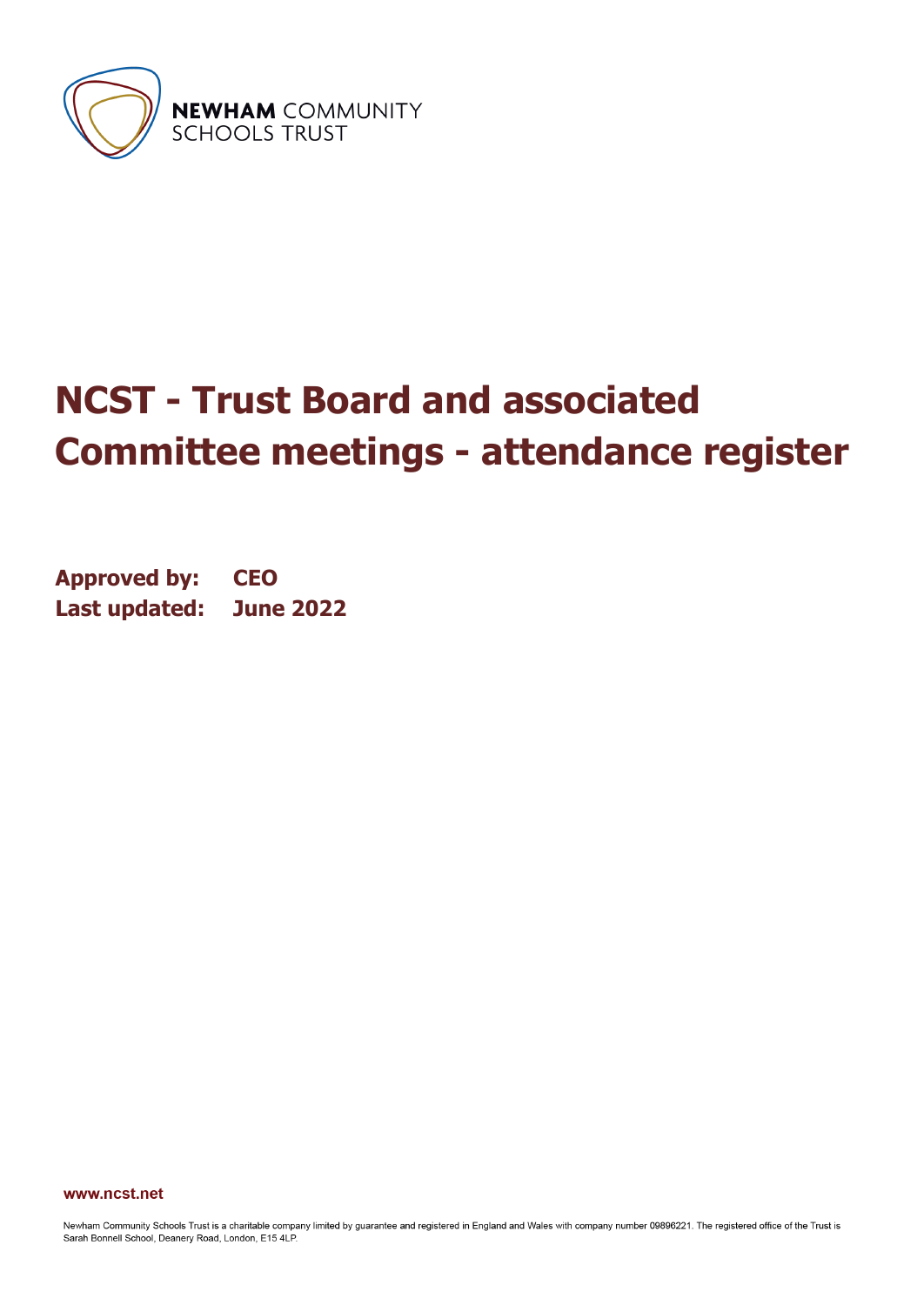## **ACADEMIC YEAR 2020/2021**

**Growth Committee** - 23 September 2020 (Extraordinary Meeting re Eastlea Community School, including IEB members)

Mr Paul Leslie (Chair of Trustees and Chair of IEB), Ms Sue Hammond (IEB Member), M Alex Atherton (IEB Member and Vice Chair of the IEB)

**In attendance**: Mr Anthony Wilson (Head teacher of Lister Community School and CEO), Ms Charlotte Robinson (Executive Head of Eastlea School and Rokeby School), Ms Sarah Morgan (Headteacher of Eastlea School), Ms Dani Wade (LBN), Ms Chimene Satur (Mr Anthony Wilson's PA and Clerk for the meeting)

**Trust Board** - 29 September 2020 (Extraordinary Meeting)

Mr Neil Beighton (Trustee), Mr Paul Leslie (Chair of Trustees), Ms Pam Chadha (Trustee), Ms Ann Susan Hammond (Trustee), Ms Christina Parry OBE (Trustee), Mr Momodou Lamin Sanyang (Trustee), Mrs Tanveer Alam (Trustee), Mr Dave Wood (Member), Mr Abdul Rahim (Trustee)

**In attendance:** Mr Anthony Wilson (Head teacher of Lister Community School and CEO), Ms Sarah Dignasse (NCST Education Adviser), Mr Graham Burns (Stone King), Mr Tom Legge, Mr Philip Cranwell (Project Manager for Eastlea Conversion), Mr Dotun Olaleye, Ms Anne Sundberg (The Education Space Clerk)

**Apologies:** Ms Charlotte Robinson, Ms Rae Potter, Mr James Westhead, Mr Haydn Powell and Mr Richard Foley

**Resources Committee** - 16 October 2020

Mr Paul Leslie (Chair of Trustees), Ms Christina Parry, OBE (Trustee), Ms Tanveer Alam (Trustee)

**In attendance**: Mr Anthony Wilson (Head teacher of Lister Community School and CEO), Mr Dotun Olaleye (CFO), Ms Suzanne Simmons-Lewis (Clerk)

**Standards Committee** - 16 October 2020

Mr Momodou Sanyang (Trustee), Ms Pam Chanda (Trustee)

**In attendance**: Ms Sarah Dignasse (NCST Education Adviser, and Chair for the meeting), Ms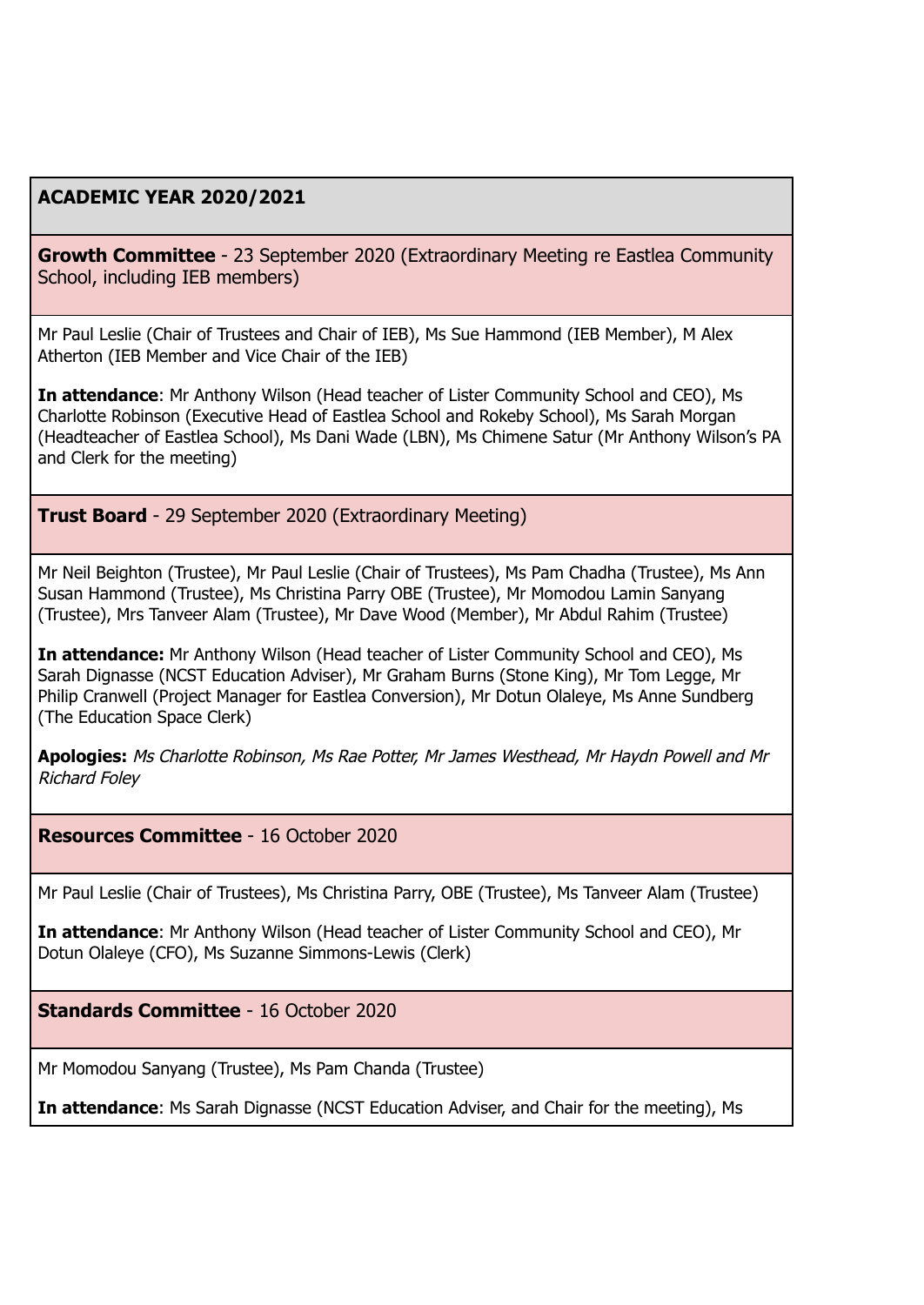Charlotte Robinson (Executive Head), Ms Rae Potter (Head teacher), Ms Eileen Griffith (Head of School), Ms Anne Sundberg (Clerk)

**Partial attendance**: Mr Anthony Wilson (Headteacher of Lister Community School and CEO), Mr Paul Leslie (Chair of Trustees)

**Apologies**: Ms Sue Hammond (Trustee), Ms Sarah Morgan (Head of School)

**Resources Committee** - 3 November 2020 (Extraordinary Meeting)

Mr Neil Beighton (Federation Governing Board Governor and Chair), Mr Paul Leslie (Chair of Trustees), Ms Christina Parry (Trustee), Ms Tanveer Alam (Trustee)

**In attendance:** Ms Sarah Dignasse (School Improvement Adviser and acting as convenor and clerk)

**Trust Board** - 11 November 2020

Mr Paul Leslie (Chair of Trustees), Ms Christina Parry OBE (Trustee), Mr Momodou Lamin Sanyang (Trustee), Mrs Tanveer Alam (Trustee)

**In attendance:** Mr Anthony Wilson (Headteacher of Lister Community School and CEO), Ms Sarah Dignasse (NCST Education Adviser), Ms Rae Potter (Headteacher, Sarah Bonnell School), Mr Neil Beighton (Federation Board Governor), Ms Pam Chadha (Federation Board Governor), Mr John Ainsworth (Federation Board Governor), Ms Joy Parker, Ms Anne Sundberg (The Education Space Clerk), Mr Dave Wood (Member), Mr Abdul Rahmin (Member), Mr Haydn Powell (Member)

**Apologies:** Ms Charlotte Robinson, Ms Sarah Morgan and Ms Sue Hammond

**Federation Governing Board** - 11 November 2020

Mr Neil Beighton (Federation Governing Board Chair), Ms Pam Chadha (Federation Governing Board Governor), Mr John Ainsworth (Federation Governing Board Governor)

**In attendance:** Mr Anthony Wilson (Headteacher of Lister Community School and CEO), Mr Paul Leslie (Chair of Trustees), Ms Christina Parry OBE (Trustee), Mr Momodou Lamin Sanyang (Trustee), Mrs Tanveer Alam (Trustee), Mr Dave Wood (Trustee), Mr Abdul Rahim, Mr Haydn Powell, Ms Sarah Dignasse (NCST Education Adviser), Ms Joy Parker, Ms Anne Sundberg (The Education Space Clerk)

**Apologies:** Ms Charlotte Robinson, Ms Sarah Morgan and Ms Sue Hammond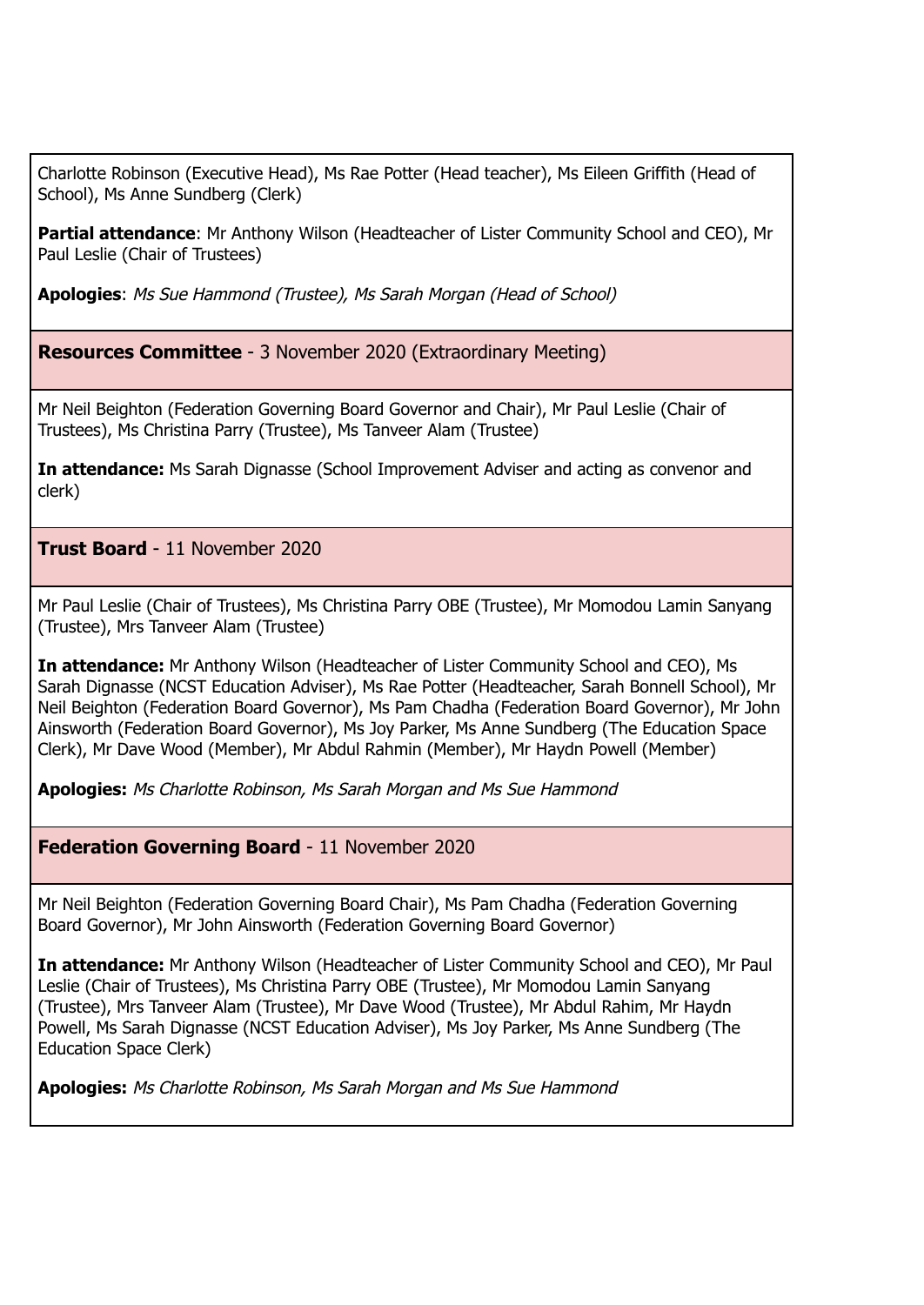## **Growth Committee** - 4 December 2020

Ms Sue Hammond (Trustee), Ms Christina Parry OBE (Trustee), Mr Paul Leslie (Chair of Trustees)

**In attendance**: Mr Anthony Wilson (Headteacher of Lister Community School and CEO), Ms Sarah Dignasse (School Improvement Adviser), Ms Chimene Satur (Clerk)

## **Resources Committee** - 11 December 2020

Mr Paul Leslie (Chair of Trustees), Ms Christina Parry, OBE (Trustee), Ms Tanveer Alam (Trustee), Mr Neil Beighton (FGB Governor and Chair)

**In attendance**: Mr Anthony Wilson (Headteacher of Lister Community School and CEO), Mr Dotun Olaleye (CFO), Mr Eddie Finch (Buzzacott - Auditors: for presentation of accounts), Ms Joy Parker, Ms Anne Sundberg (Clerk)

**Trust Board** - 15 December 2020

Mr Paul Leslie (Chair of Trustees), Ms Christina Parry OBE (Trustee), Mr Momodou Lamin Sanyang (Trustee), Mrs Tanveer Alam (Trustee), Ms Sue Hammond (Trustee)

**In attendance:** Mr Anthony Wilson (Headteacher of Lister Community School and CEO), Ms Sarah Dignasse (NCST Education Adviser), Mr Neil Beighton (Federation Governing Board), Ms Pam Chadha (Federation Governing Board), Mr John Ainsworth (Federation Governing Board), Ms Joy Parker, Ms Anne Sundberg (The Education Space Clerk), Mr Dave Wood (Member),, Mr Haydn Powell (Member)

**Apologies:** Ms Charlotte Robinson, Ms Sarah Morgan and Ms Rae Potter

**Federation Governing Board** - 15 December 2020

Mr Neil Beighton (Federation Governing Board Governor and Chair), Ms Pam Chadha (Federation Governing Board Governor), Mr John Ainsworth (Federation Governing Board Chair)

**In attendance:** Mr Anthony Wilson (Headteacher of Lister Community School and CEO), Mr Haydn Powell (Member), Ms Sarah Dignasse (NCST Education Adviser), Ms Joy Parker, Ms Sue Hammond (Trustee), Ms Anne Sundberg (The Education Space Clerk)

**Trust Board** - 7 January 2021 (Extraordinary Meeting)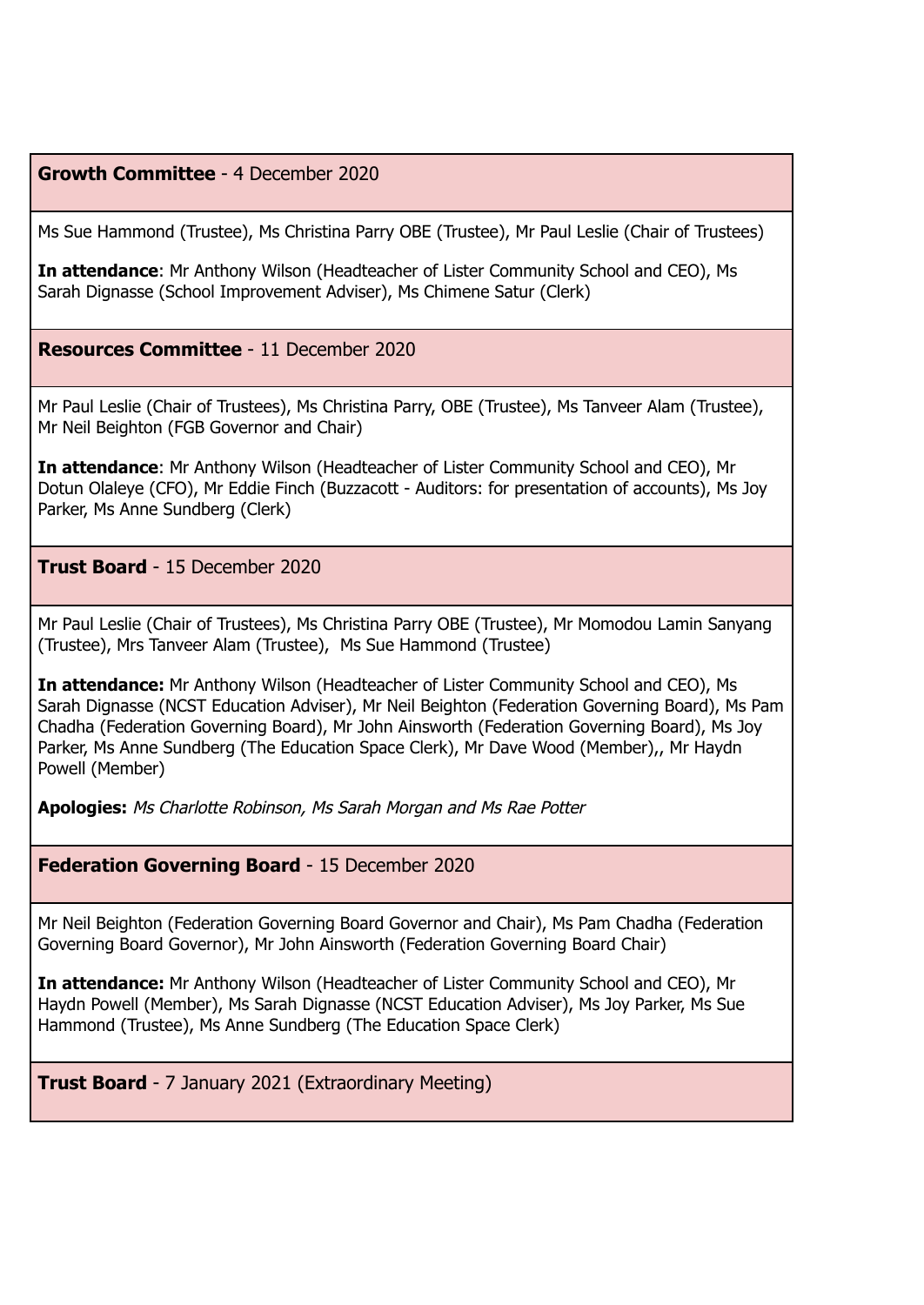Note: there was no meeting of the Federation Governing Board on this date.

Mr Paul Leslie (Chair of Trustees), Ms Christina Parry, OBE (Trustee), Mr Momodou Sanyang (Trustee), Ms Tanveer Alam (Trustee)

**In attendance:** Mr Anthony Wilson (Headteacher of Lister Community School and CEO), Ms Sarah Dignasse (School Improvement Adviser), Mr Neil Beighton (Federation Governing Board Governor), Ms Pam Chadha (Federation Governing Board Governor), Mr John Ainsworth (Federation Governing Board Governor), Ms Joy Parker, Ms Anne Sundberg (The Education Space Clerk)

**Apologies:** Ms Charlotte Robinson, Ms Sarah Morgan, Mr Rae Potter, Mr Hayden Powell

**Resources Committee** - 14 January 2021

Mr Paul Leslie (Chair of Trustees), Ms Christina Parry (NCST Trustee), Mr Neil Beighton (Federation Governing Board Governor and Chair)

**In attendance:** Mr Anthony Wilson (Headteacher of Lister Community School and CEO), Mr Doton Olaleye (CFO), Ms Joy Parker, Ms Elizabeth Cuffy (Clerk)

**Apologies**: Ms Tanveer Alam

**Growth and Governance Committee** - 03 February 2021

Mr Paul Leslie (Chair of Trustees), Ms Christina Parry (NCST Trustee), Mr Neil Beighton (Federation Governing Board Governor), Ms Sue Hammond (NCST Trustee)

**In attendance:** Mr Anthony Wilson (Headteacher of Lister Community School and CEO), Ms Sarah Dignasse (School Improvement Adviser), Ms Joy Parker, Ms Sue Morris (Head's PA and Clerk)

**Trust Board** - 04 February 2021

Mr Paul Leslie (Chair of Trustees), Ms Christina Parry, OBE (Trustee), Mr Momodou Sanyang (Trustee), Ms Tanveer Alam (Trustee), Ms Sue Hammond (Trustee)

**In attendance**: Mr Anthony Wilson (Headteacher of Lister Community School and CEO), Ms Sarah Dignasse (NCST Education Adviser), Mr Neil Beighton (Federation Governing Board), Ms Pam Chadha (Federation Governing Board), Mr John Ainsworth (Federation Governing Board), Mr Dave Wood (Member), Mr Haydn Powell (Member), Ms Jyoti Careswell (Federation Governing Board staff governor), Ms Charlotte Robinson (Executive Head), Ms Rae Potter (Head teacher), Ms Sarah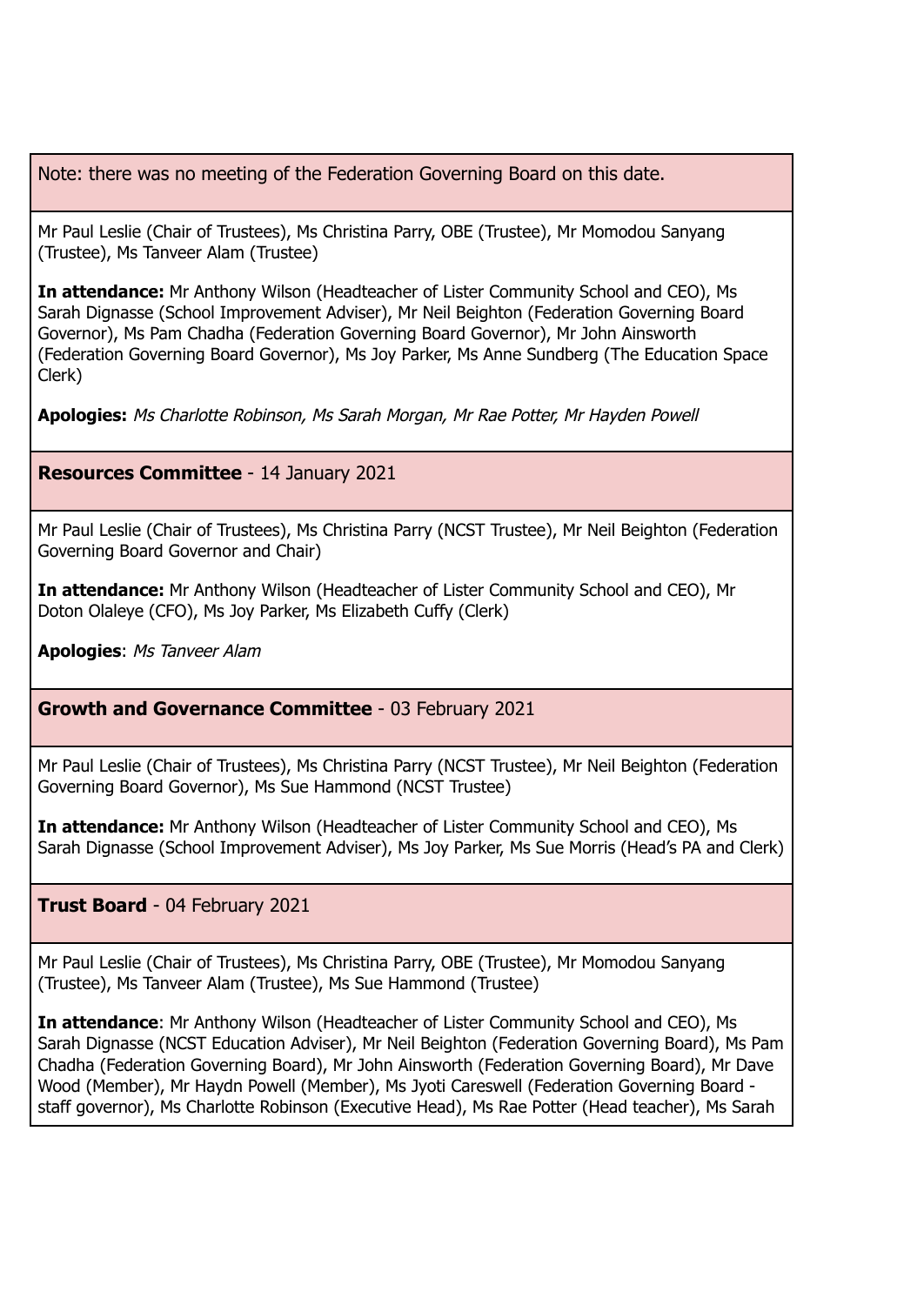Morgan (Head of School), Ms Joy Parker, Ms Anne Sundberg (The Education Space Clerk)

**Observing:** Ms Laura Corcoran (potential clerk)

# **Federation Governing Board** - 04 February 2021

Mr Neil Beighton (Federation Governing Board Governor and Chair), Ms Pam Chadha (Federation Governing Board Governor), Mr John Ainsworth (Federation Governing Board Governor)

**In attendance:** Mr Anthony Wilson (Headteacher of Lister Community School and CEO), Ms Sarah Dignasse (NCST Education Adviser), Ms Joy Parker, Mr Momodou Sanyang (Trustee), Mr Paul Leslie (Chair of Trustees) Ms Anne Sundberg (The Education Space Clerk)

**Standards Committee** - 10 February 2021

Mr Momodou Sanyang (Trustee), Ms Pam Chanda ( Federation Governing Board Governor), Ms Kiran Rahim (Trustee)

**In attendance**: Ms Sarah Dignasse (NCST Education Adviser and Chair for the meeting), Ms Charlotte Robinson (Executive Head), Ms Rae Potter (Head teacher), Ms Laura Corcoran (Clerk), Ms Joy Parker

**Apologies**: Ms Sarah Morgan (Head of School)

**Resources Committee** - 18 March 2021

Ms Tanveer Alam (Trustee), Mr Paul Leslie (Chair of Trustees), Ms Christina Parry (Trustee), Mr Neil Beighton (Chair and Federation Governing Board Governor)

**In attendance**: Mr Anthony Wilson (Headteacher of Lister Community School and CEO), Mr Dotun Olaleye (CFO), Ms Joy Parker, Ms Elizabeth Cuffy (Clerk)

**Growth and Governance Committee** - 24 March 2021

Mr Paul Leslie (Chair of Trustees), Ms Christina Parry (Trustee), Mr Neil Beighton (Federation Governing Board Governor), Ms Sue Hammond (Trustee)

**In attendance:** Mr Anthony Wilson (Headteacher of Lister Community School and CEO), Ms Sarah Dignasse, (NCST Education Adviser), Ms Joy Parker, Ms Elizabeth Cuffy (Clerk)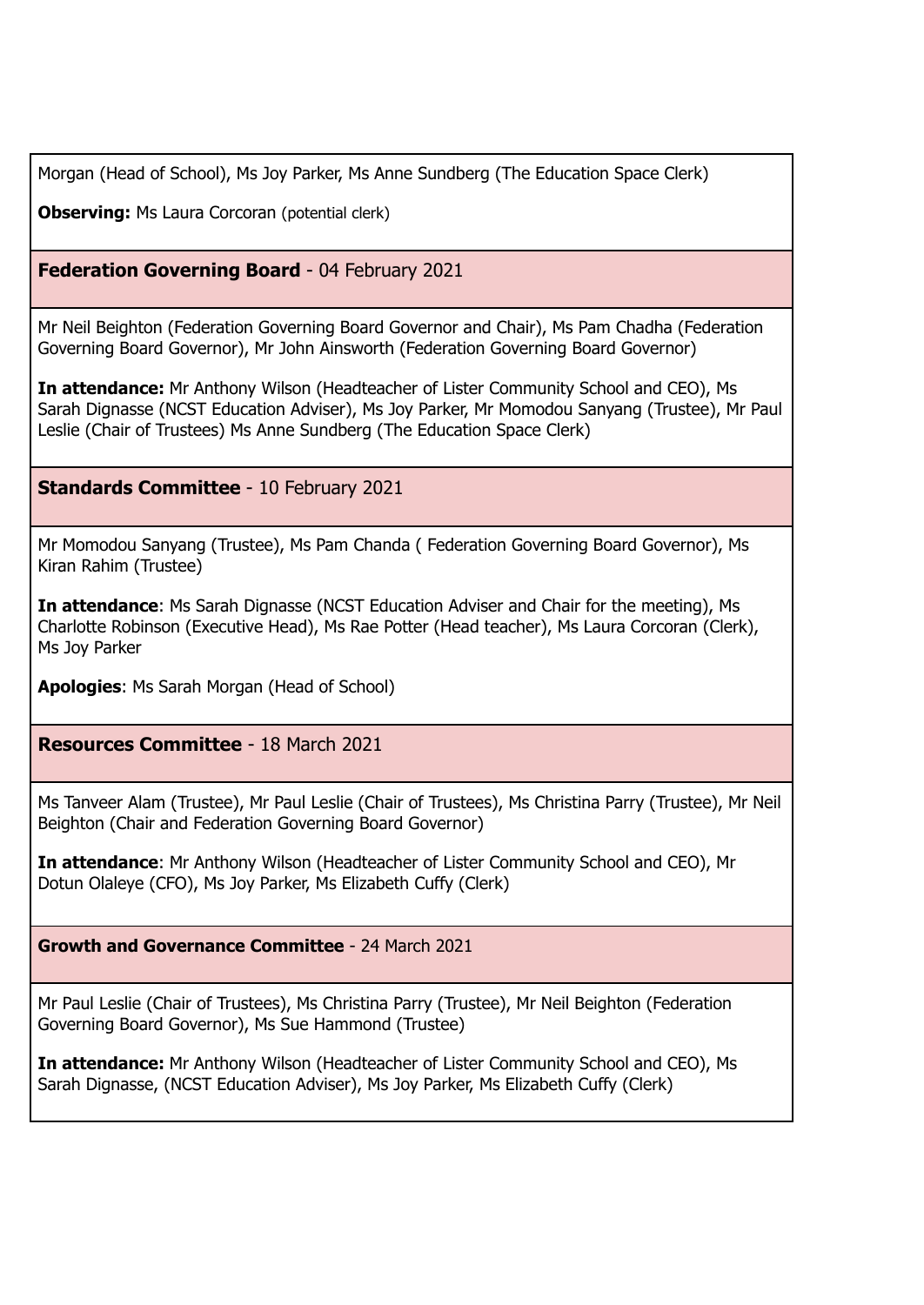#### **Resources Committee** - 29 April 2021

Ms Tanveer Alam (Trustee), Mr Paul Leslie (Chair of Trustees), Ms Christina Parry (Trustee), Mr Neil Beighton (Federation Governing Board Governor)

**In attendance**: Mr Anthony Wilson (Headteacher of Lister Community School and CEO), Mr Dotun Olaleye (CFO), Ms Joy Parker, Ms Laura Corcoran (Clerk)

**Growth and Governance Committee** - 19 May 2021

Mr Paul Leslie (Chair of Trustees and Chair), Ms Christina Parry (Trustee), Mr Neil Beighton (Federation Governing Board Governor), Ms Sue Hammond (Trustee)

**In attendance:** Mr Anthony Wilson (Headteacher of Lister Community School and CEO), Ms Sarah Dignasse (School Improvement Adviser), Ms Sheleta Walters (Head's PA and Clerk)

**Standards Committee** - 26 May 2021

Momodou Sanyang (Trustee), Pan Chadha (Federation Governing Board Governor)

**In attendance:** Mr Anthony Wilson (Headteacher of Lister Community School and CEO), Sarah Dignasse (School Improvement Adviser and Chair for the meeting), Charlotte Robinson (Executive Head), Joy Parker (Governance Professional), Laura Corcoran (clerk to the Committee)

**Trust Board** - 26 May 2021

Mr Paul Leslie (Chair and Trustee), Ms Christina Parry, OBE (Trustee), Mr Momodou Sanyang (Trustee), Ms Tanveer Alam (Trustee), Ms Sue Hammond (Trustee)

**In attendance**: Mr Anthony Wilson (Headteacher of Lister Community School and CEO), Ms Sarah Dignasse (NCST Education Adviser), Mr Neil Beighton (Federation Governing Board), Ms Pam Chadha (Federation Governing Board), Mr John Ainsworth (Federation Governing Board), Ms Jyoti Careswell (Federation Governing Board - staff governor), Ms Charlotte Robinson (Executive Head and FGB Governor), Ms Rae Potter (Head teacher), Ms Sarah Morgan (Head of School), Ms Joy Parker, Ms Laura Corcoran (Clerk)

**Federation Governing Board** - 26 May 2021

Mr Neil Beighton (Federation Governing Board Governor and Chair), Ms Pam Chadha (Federation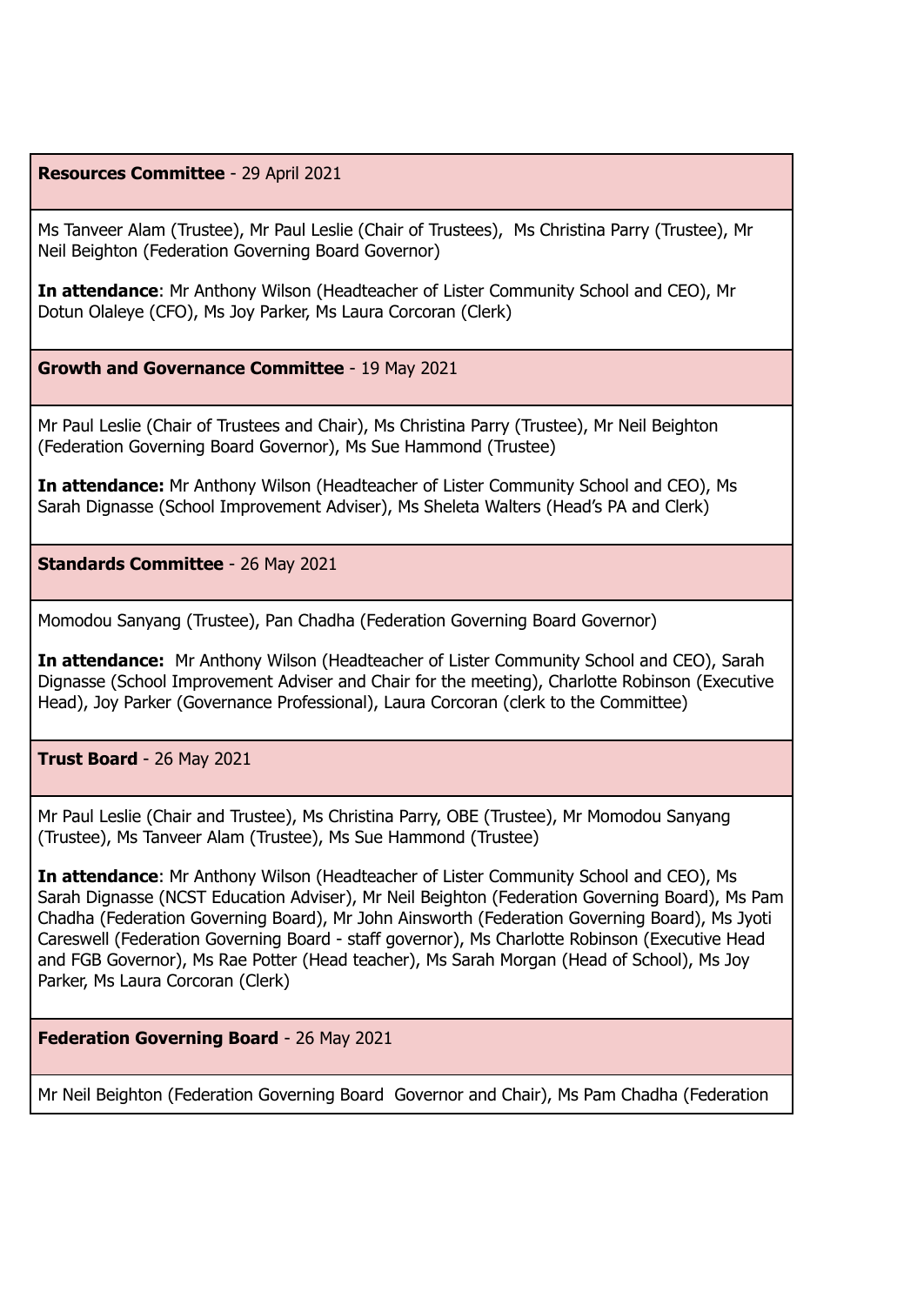Governing Board Governor), Mr John Ainsworth (Federation Governing Board Governor), Ms Jyoti Careswell (Federation Governing Board - staff governor), Ms Charlotte Robinson (Federation Governing Board Governor)

**In attendance**: Mr Anthony Wilson (Headteacher of Lister Community School and CEO), Mr Paul Leslie (Chair of Trustees), Ms Sarah Dignasse (School Improvement Adviser), Joy Parker (Governance Lead), Laura Corcoran (clerk)

**Standards Committee** - 26 May 2021

Mr Momodou Sanyang (Trustee), Ms Pam Chadha (Federation Governing Board Governor)

**In attendance:** Mr Anthony Wilson (Headteacher of Lister Community School and CEO), Ms Sarah Dignasse (School Improvement Adviser and Chair for the meeting), Ms Joy Parker (Governance Professional), Ms Charlotte Robinson (Executive Headteacher, Rokeby and Eastlea), Ms Laura Corcoran (Clerk to the Trust)

**Federation Governing Board** - 15 June 2021 - Extraordinary meeting

Mr Neil Beighton (Chair), Ms Sarah Jacobs (Federation Governing Board Governor), Ms Charlotte Robinson (Federation Governing Board Governor), Ms Pam Chanda (Federation Governing Board Governor), Ms Jyoti Careswell (Federation Governing Board Governor), Mr John Ainsworth (Federation Governing Board Governor)

**In attendance (Lister and Rokeby governors and NCST and Sarah Bonnell members):** Mr Anthony Wilson (Headteacher of Lister Community School and CEO), Mr Joe Seddon, Ms Charlotte Smith, Ms Sara Voisey, Mr Kunal Vora, Ms Linda Powell, Mr David Lock, Ms Farzana Khan, Mr Omer Bashir, Mr Michael Osborne, Ms Christine Parry, Mr Michael Fern, Mr Roger Hylton, Ms Tracy Ward, Ms Dorothea Schulz (Clerk), Mr Abdul Rahim, Mr Paul Leslie, Mr Haydn Powell, Ms Sue Hammond, Mr Momodou Sanyang, Mr Philip Cranwell (Project Consultant), Ms Andrea Squires (Winckworth Sherwood LLP), Mrs Joy Parker (Project Consultant), Mr Irfan Mustafa (Clerk)

## **Resources Committee** - 24 June 2021

Ms Tanveer Alam (Trustee), Mr Paul Leslie (Chair of Trustees), Ms Christina Parry (Trustee), Mr Neil Beighton (Federation Governing Board Governor and Chair)

**In attendance**: Mr Anthony Wilson (Headteacher of Lister Community School and CEO), Mr Dotun Olaleye (CFO), Ms Laura Corcoran (Clerk)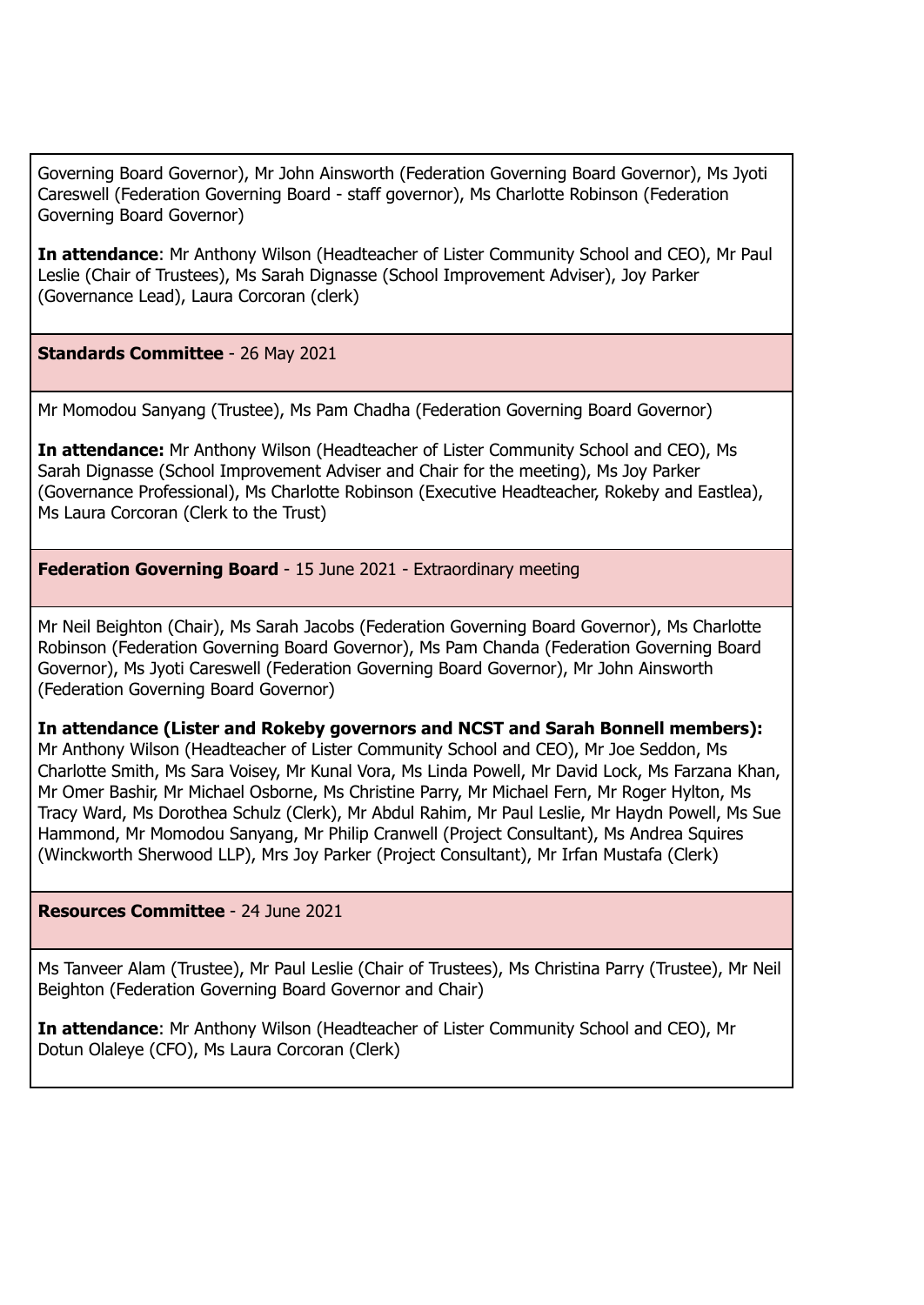**Trust Board** - 08 July 2021

Mr Paul Leslie (Chair of Trustees), Ms Christina Parry, OBE (Trustee), Mr Momodou Sanyang (Trustee), Ms Tanveer Alam (Trustee), Ms Sue Hammond (Trustee)

**In attendance**: Mr Anthony Wilson (Headteacher of Lister Community School and CEO), Ms Sarah Dignasse (School Improvement Adviser), Mr Neil Beighton (Federation Governing Board Chair), Ms Pam Chadha (Federation Governing Board Governor), Mr John Ainsworth (Federation Governing Board Governor), Ms Charlotte Robinson (Executive Head and FGB Governor), Ms Rae Potter (Head teacher), Ms Sarah Morgan (Head of School), Mr Kunal Vora (Head of School), Mr Haydn Powell (Member), Mr Abdul Rahim (Member), Ms Laura Corcoran (Clerk)

#### **Federation Governing Board** - 08 July 2021

Mr Neil Beighton (Chair), Ms Charlotte Robinson (Federation Governing Board Governor), Ms Pam Chanda (Federation Governing Board Governor), Mr John Ainsworth (Federation Governing Board Governor)

**In attendance**: Mr Anthony Wilson (Headteacher of Lister Community School and CEO), Ms Laura Corcoran (Clerk)

**Apologies**: Ms Jyoti Careswell (Staff Governor)

**ACADEMIC YEAR 2021/2022** (CEO of the Trust is full time)

**Resources Committee** - 21 September 2021

Ms Tanveer Alam (Trustee), Mr Paul Leslie (Chair of Trustees), Ms Christina Parry (Trustee), Mr Neil Beighton (Federation Governing Board Governor and Chair)

**In attendance**: Mr Anthony Wilson (CEO), Mr Dotun Olaleye (CFO), Ms Laura Corcoran (Clerk)

**Trust Board** - 30 September 2021

Mr Paul Leslie (Chair of Trustees), Ms Christina Parry, OBE (Trustee), Mr Momodou Sanyang (Trustee), Ms Tanveer Alam (Trustee), Ms Sue Hammond (Trustee)

**In attendance**: Mr Anthony Wilson (CEO), Ms Sarah Dignasse (School Improvement Adviser), Mr Neil Beighton (Federation Governing Board), Ms Pam Chadha (Federation Governing Board), Mr John Ainsworth (Federation Governing Board), Ms Charlotte Robinson (Executive Head and FGB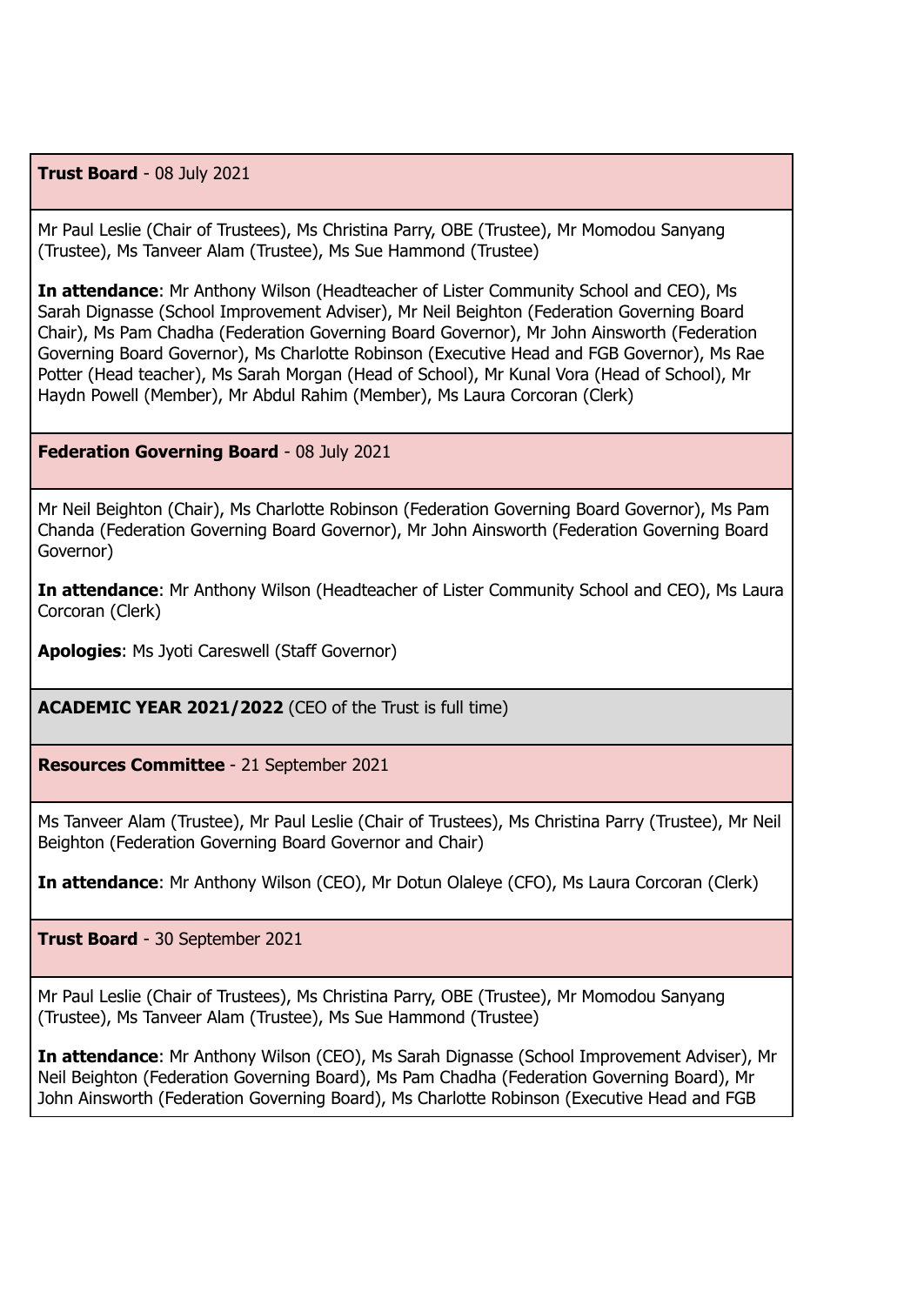Governor), Ms Rae Potter (Headteacher Sarah Bonnell School), Ms Sarah Morgan (Headteacher Eastlea Community School), Mr Kunal Vora (Headteacher Lister Community School), Mr Haydn Powell (Member), Mr Abdul Rahim (Member), Ms Laura Corcoran (Clerk)

#### **Federation Governing Board** - 30 September 2021

Mr Neil Beighton (Chair), Ms Charlotte Robinson (Federation Governing Board Governor), Ms Pam Chanda (Federation Governing Board Governor), Mr John Ainsworth (Federation Governing Board Governor)

**In attendance**: Mr Anthony Wilson (Headteacher of Lister Community School and CEO), Ms Laura Corcoran (Clerk)

**Apologies**: Ms Jyoti Careswell (Staff Governor)

**Standards Committee** - 12 October 2021

Ms Sue Hammond (Trustee and Chair), Ms Pam Chadha (Federation Governing Board Governor)

**In attendance:** Mr Anthony Wilson (CEO), Mr Neil Beighton (Federation Governing Board Governor), Ms Sarah Dignasse (School Improvement Adviser), Rae Potter (Headteacher, Sarah Bonnell School), Bhavesh Galoria (Assistant Head, Rokeby School), Ms Charlotte Paine (Deputy Headteacher, Sarah Bonnell School), Ms Laura Corcoran (Clerk to the Trust)

**Trust Board and Federation Governing Board** - 15 October 2021 (Extraordinary meeting)

Mr Paul Leslie (Chair of Trustees), Ms Christina Parry, OBE (Trustee), Ms Tanveer Alam (Trustee), Mr Neil Beighton (Federation Governing Board Chair), Ms Pam Chadha (Federation Governing Board), Mr John Ainsworth (Federation Governing Board)

**In attendance**: Mr Anthony Wilson (CEO), Ms Sarah Dignasse (School Improvement Adviser), Ms Charlotte Robinson (Executive Head and FGB Governor), Ms Sarah Morgan (Headteacher, Eastlea Community School), Mr Kunal Vora (Headteacher, Lister Community School), Mr Haydn Powell (Member), Mr David Wood (Member), Mr Irfan Mustafa (Clerk)

**Resources Committee** - 23 November 2021

Ms Tanveer Alam (Trustee), Mr Paul Leslie (Chair of Trustees), Mr Neil Beighton (Federation Governing Board Governor and Chair)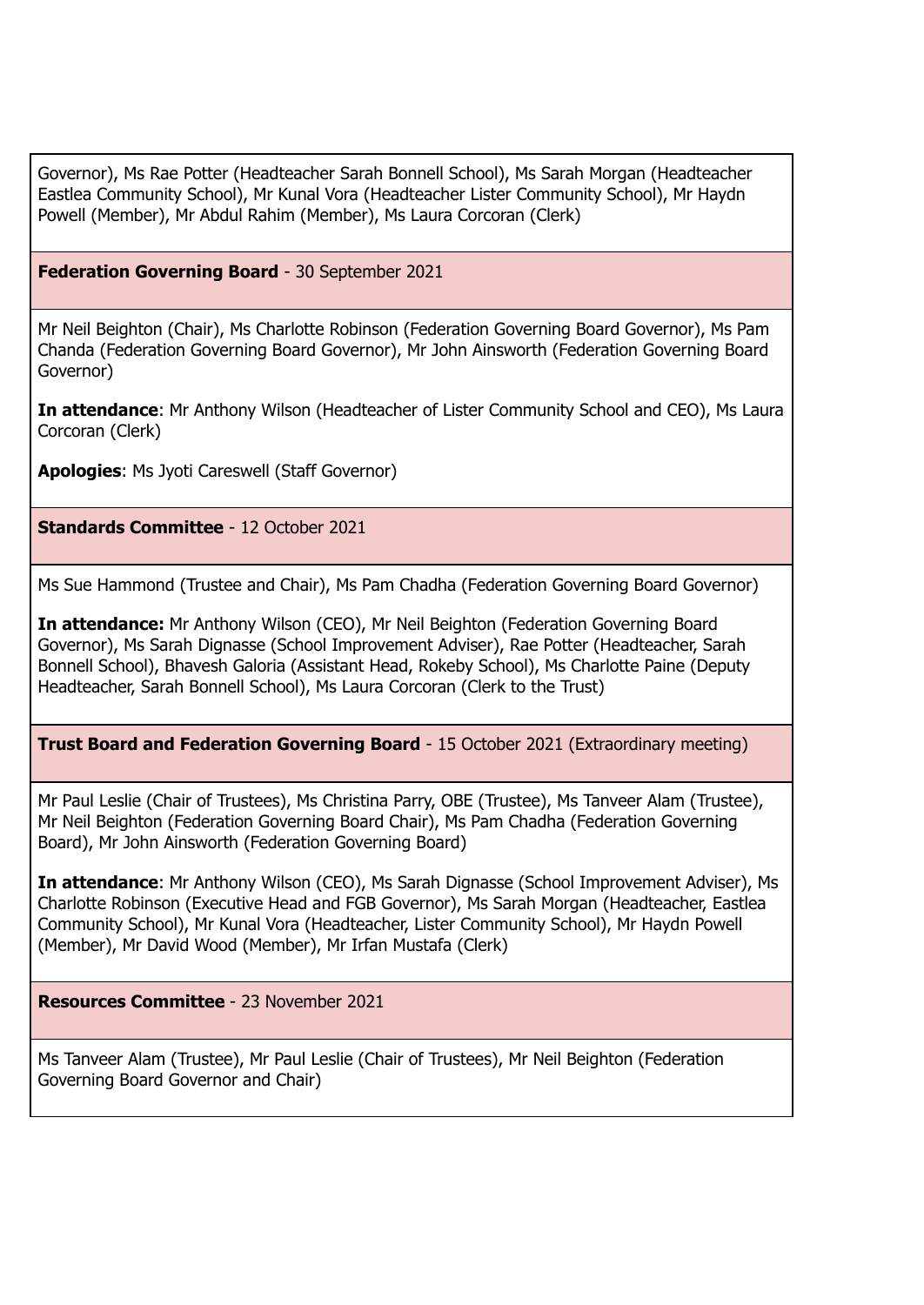**In attendance**: Mr Anthony Wilson (CEO), Mr Dotun Olaleye (CFO), Ms Laura Corcoran (Clerk), Mr Eddie Finch (item 3 only - Buzzacott)

**Apologies received from**: Ms Christina Parry

**01 December 2021 - Academisation of Lister Community School and Rokeby School - Federation Governing Board ceases to exist**

**Trust Board** - 01 December 2021

Mr Paul Leslie (Chair of Trustees), Ms Christina Parry, OBE (Trustee), Ms Tanveer Alam (Trustee), Mr Neil Beighton (Trustee), Mr Momodou Sanyang (Trustee)

**In attendance**: Mr Anthony Wilson (CEO), Ms Sarah Dignasse (School Improvement Adviser), Community School), Mr Kunal Vora (Headteacher, Lister Community School), Mr Haydn Powell (Member), Mr David Wood (Member), Ms Laura Corcoran (Governance Professional and Clerk)

**Apologies received and accepted from**: Mr John Ainsworth (Trustee), Ms Sue Hammond (Trustee), Ms Pam Chadha (Trustee)

**Guest apologies received and accepted**: Ms Charlotte Robinson (Executive Head teacher), Ms Sarah Morgan (Head teacher)

**Resources Committee** - 18 January 2022

Ms Tanveer Alam (Trustee), Mr Neil Beighton (Federation Governing Board Governor and Chair), Ms Christina Parry (Trustee)

**In attendance**: Mr Anthony Wilson (CEO), Mr Dotun Olaleye (CFO), Ms Laura Corcoran (Clerk)

**Apologies**: Mr Paul Leslie (Chair of Trustees)

**Trust Board** - 27 January 2022

Mr Paul Leslie (Chair of Trustees), Ms Christina Parry, OBE (Trustee), Ms Tanveer Alam (Trustee), Mr Neil Beighton (Trustee), Mr Momodou Sanyang (Trustee), Ms Pam Chadha (Trustee), Ms Kiran Rahim (Trustee), Mr John Ainsworth (Trustee)

**In attendance**: Mr Anthony Wilson (CEO), Ms Sarah Dignasse (School Improvement Adviser), Ms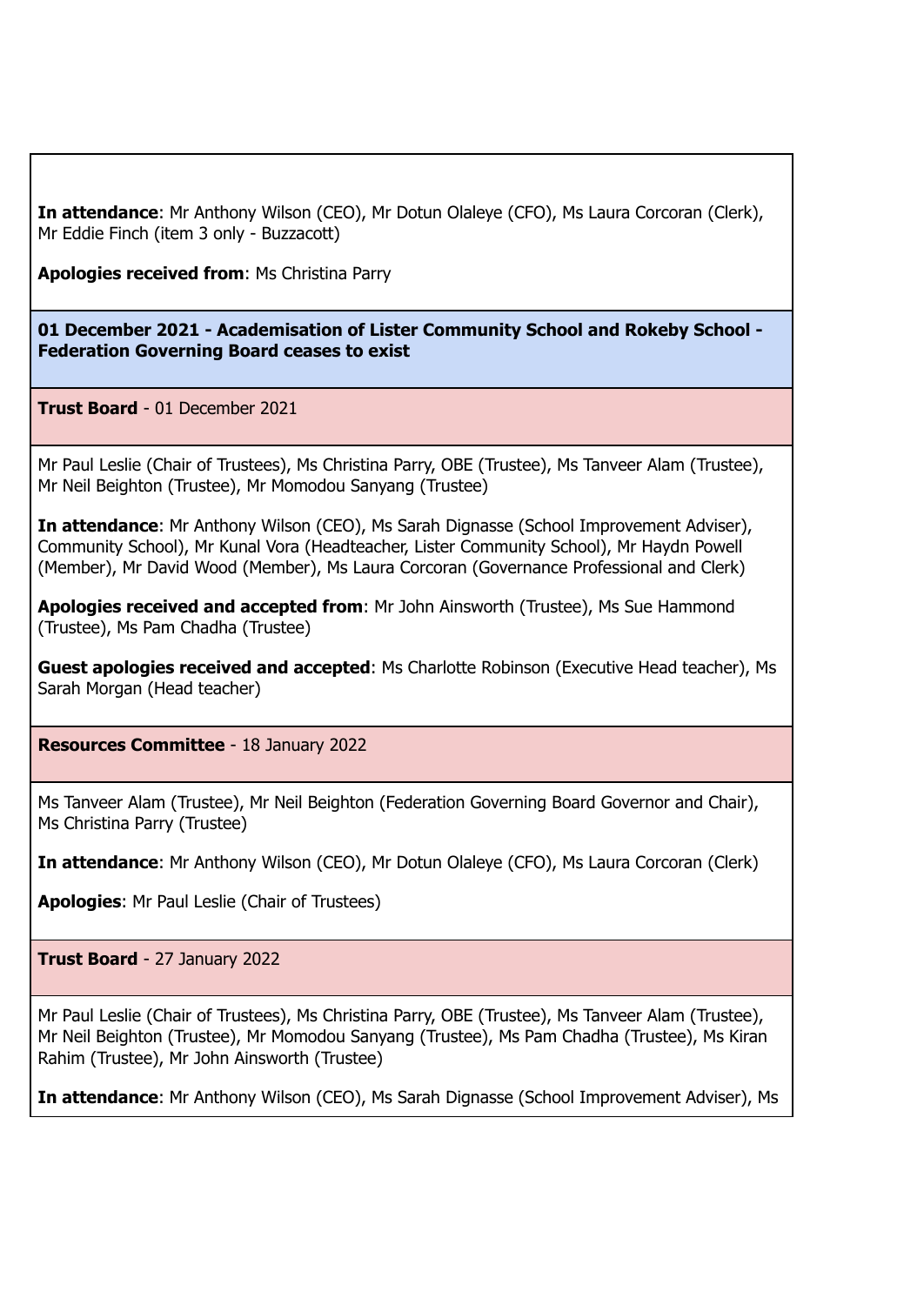Laura Corcoran (Governance Professional and Clerk)

**Standards Committee** - 08 February 2022

Sue Hammond (Chair), Momodou Sanyang (Trustee), Kiran Rahim (Trustee), Pam Chadha (Trustee)

**In attendance**: Mr Anthony Wilson (CEO), Ms Sarah Dignasse (School Improvement Adviser), Mr Rae Potter (Head teacher, Sarah Bonnell School), Ms Charlotte Robinson (Head teacher, Rokeby School), Ms Eileen Griffin (Head of School, Lister Community School), Ms Laura Corcoran (Governance Professional and Clerk)

**Resources Committee** - 08 March 2022

Ms Tanveer Alam (Trustee), Mr Neil Beighton (Federation Governing Board Governor and Chair), , Mr Paul Leslie (Chair of Trustees)

**In attendance**: Mr Anthony Wilson (CEO), Dotun Olaleye (CFO), Ms Laura Corcoran (Clerk)

**Apologies**: Ms Christina Parry (Trustee)

**Trust Board** - 17 March 2022

Mr Paul Leslie (Chair of Trustees), Ms Christina Parry, OBE (Trustee), Ms Tanveer Alam (Trustee), Mr Neil Beighton (Trustee), Mr Momodou Sanyang (Trustee), Ms Pam Chadha (Trustee), Ms Kiran Rahim (Trustee)

**In attendance**: Mr Anthony Wilson (CEO), Ms Laura Corcoran (Governance Professional and Clerk), Mr David Wood (Member), Mr Haydn Powell (Member), Mr Adbul Rahim (Member)

**Standards Committee** - 29 March 2022

Sue Hammond (Chair), Momodou Sanyang (Trustee), Kiran Rahim (Trustee), Pam Chadha (Trustee)

**In attendance**: Ms Sarah Dignasse (School Improvement Adviser), Mr Rae Potter (Head teacher, Sarah Bonnell School), Ms Laura Corcoran (Governance Professional and Clerk)